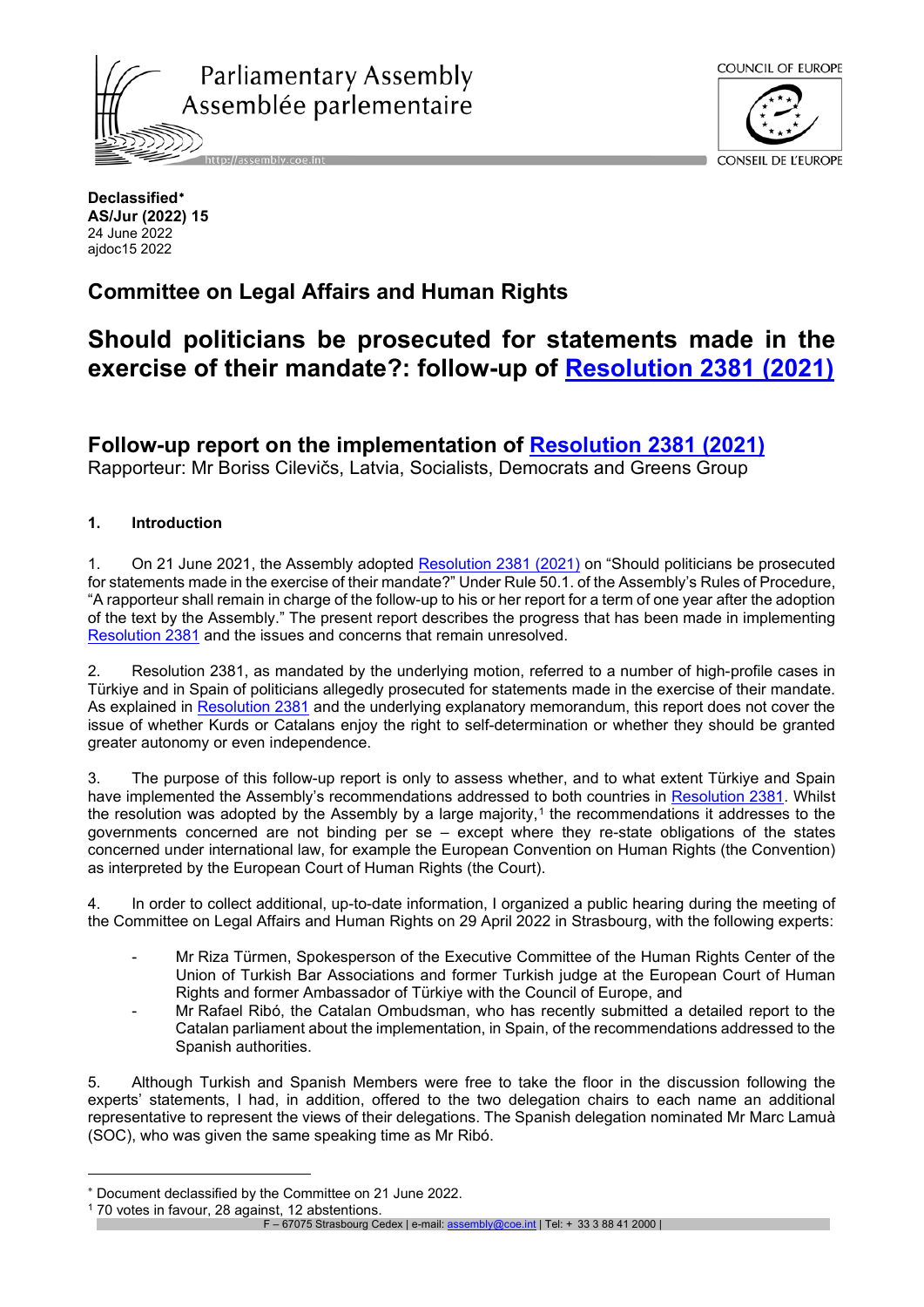6. During my year as rapporteur for follow-up, I also received a large volume of information from civil society and through the media. Also, regarding Türkiye, my role as co-rapporteur for the Monitoring Committee has given me the opportunity to collect much information on the situation of opposition politicians in this country, including on the cases mentioned in my 2021 report. On 10 June 2022, I also received a letter from Mr Ahmet Yildiz, Chair of the Turkish delegation with the Assembly, explaining the Turkish authorities' position on the issues raised in [Resolution 2381 \(2021\).](http://assembly.coe.int/nw/xml/XRef/Xref-DocDetails-EN.asp?fileid=29344)

7. I intend to structure this follow-up report in such a way that I deal one by one with the Assembly's recommendations in [Resolution 2381,](https://pace.coe.int/en/files/29344) following the same order as in the resolution. I should like to stress from the outset that this order, Türkiye first and then Spain, also reflects the order of gravity of the problems regarding freedom of speech of politicians in the two countries. As stated in [Resolution 2381,](https://pace.coe.int/en/files/29344) "the Assembly recognizes that Spain is a living democracy, with a culture of free and open public debate, and that the mere expression of pro-independence views is not a ground for criminal prosecution." (para. 9) Mr Lamuà recalled during our hearing on 29 April 2022 that the expression of separatist views is not a crime in Spain and that pro-independence political parties are an intrinsic part of Spanish political life and are always met with respect, and are even represented in governments, both in Madrid and Barcelona. He answered with a clear "no" the question asked in the title of [Resolution 2381,](https://pace.coe.int/en/files/29344) whether politicians should be prosecuted for statements made in the exercise of their political mandate. But statements should not be confounded with actions and these need to be examined further.

8. I am aware that there are some persons who have argued that it was wrong to treat the problems of Türkiye and Spain in the same report. In this respect I agree that in Türkiye, the human rights situation in general and regarding the freedom of speech of politicians in particular is far worse than in Spain, as documented in the report underlying [Resolution 2381.](https://pace.coe.int/en/files/29344) As I could see for myself during the fact-finding visits to Türkiye I carried out as Monitoring co-rapporteur over the past year, the situation has not improved, perhaps to the contrary. But the fact that both countries are treated in the same report is first and foremost due to the underlying motion the Assembly sent to our committee for report, and which mentions only these two countries. More than once I invited committee Members to submit relevant cases from other countries, but I received none.

## **2. Recommendations addressed to the Turkish authorities**

In [Resolution 2381 \(2021\),](https://pace.coe.int/en/files/29344) paragraph 10.2., the Assembly invited the Turkish authorities to:

#### *10.2.1 urgently release Mr Demirtaş, thereby implementing the European Court of Human Rights' judgment and the decision of the Committee of Ministers;*

9. This was not done. Mr Türmen explained at our hearing how this case, along with that of Mr Kavala, a philanthropist and civil society activist (not a politician) has given rise to a stand-off between Türkiye and the Council of Europe, potentially threatening the very membership of Türkiye in our organisation. Both the Court of Human Rights and the Committee of Ministers have called for the immediate release of Mr Demirtaş, who has already spent six years in prison (Mr Kavala five years) without there being any reasonable suspicion of a crime. The Court therefore considers that the real purpose of their imprisonment is to silence them. In the Kavala case, the Committee of Ministers has already resorted to the rarely used<sup>[2](#page-1-0)</sup> procedure under Article 46 paragraph 4 of the Convention, whose outcome may well be sanctions against the State Party formally found to be in violation of the duty to implement a judgment by the Court. As a matter of principle, and to avoid setting any precedent for tolerating the outright refusal to implement a judgment of the Court, I plead for the Assembly to call on the Committee of Ministers to stay firm. Such outright rejection of the binding nature of the Court's judgments,<sup>[3](#page-1-1)</sup> stipulated clearly in Article 46, must not be tolerated, or else the authority of the Convention system as a whole is undermined, as Mr Türmen explained.

<span id="page-1-1"></span><sup>3</sup> President Erdogan himself declared publicly that he considers that the Court's judgments are not binding on Türkiye (see for example "Erdoğan rejects European court's 'non-binding' decision over Demirtaş",

[https://www.hurriyetdailynews.com/european-court-urges-Türkiye-to-free-demirtas-139022;](https://www.hurriyetdailynews.com/european-court-urges-turkey-to-free-demirtas-139022)

<span id="page-1-0"></span><sup>2</sup> Before the *Demirtaş* case, the Committee of Ministers only used this procedure once, in the case of *Ilgar Mammadov v. Azerbaijan* (who ended up being released, as requested by the Court and the Committee of Ministers, before the Committee of Ministers had to decide on "measures to be taken" under Article 46 paragraph 5.

[https://www.dw.com/en/turkish-court-rejects-european-rights-court-ruling-to-release-top-kurdish-politician/a-46532769\)](https://www.dw.com/en/turkish-court-rejects-european-rights-court-ruling-to-release-top-kurdish-politician/a-46532769)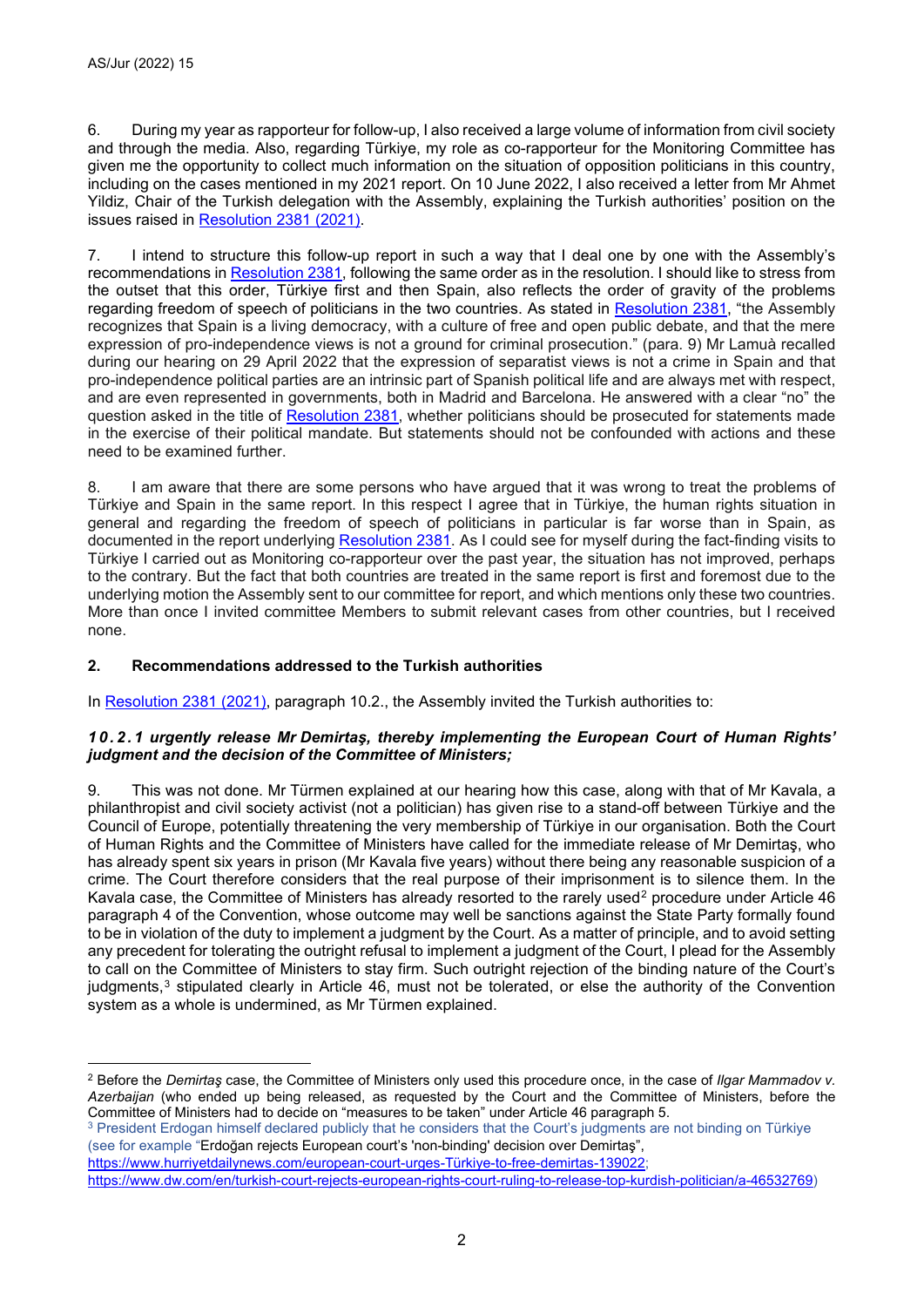#### *10.2.2 take urgent steps to restore the independence of the judiciary, in particular of the criminal courts, and refrain from making public allegations that could be interpreted as instructions to the courts by senior officials;*

10. The actions of the Turkish courts dealing with the cases against *Demirtaş* and *Kavala* seem to show that they are more than ready to follow the public "instructions" by the President. Mr Türmen, too, expressed scepticism regarding the independence of the Turkish judiciary. This said, some judges, in particular in the Turkish Supreme Court and Constitutional Court, still resist this trend and try to preserve their independence. They deserve our respect and support.

#### *10.2.3 refrain from systematically prosecuting politicians for terrorism-related offences whenever they refer t o the Kurdish people or the Kurdish region as such or criticise the actions of the security forces in this region;*

11. The numerous cases described in the report underlying [Resolution 2381](https://pace.coe.int/en/files/29344) are not resolved, and many new cases have unfortunately been added to the list since last year.

12. In a recent, apparently more positive development concerning the case of Ms Aysel Tuğluk, the Turkish Constitutional Court found that the former parliamentarian's right to freedom of assembly had been violated by her detention and "postponed" prosecution. In December 2010. She had participated in an open-air meeting in Mardin province where, allegedly, flags of the PKK and its leader Mr Öcalan were shown. Ms Tuğluk did not speak at the event. In December 2016, she was indicted for participation in an illegal meeting, and in November 2018, she was placed under "supervision" for three years. Ms Tuğluk's appeal was rejected, whereupon she filed an individual complaint with the Turkish Constitutional Court, which, on 25 May 2022, found a violation of her right to peaceful assembly and ordered a re-trial.[4](#page-2-0) This decision of the Constitutional Court should be swiftly implemented to ensure that Ms Tuğluk's re-trial will take place without further delay. Ms Tuğluk is in a critical health condition; her repeated requests for release on health grounds have been rejected.

13. But the lawyers for Ms Tuğluk consider this judgment by the Turkish Constitutional Court as mere "window dressing" and point out that her application to the Turkish Constitutional Court against her 10-year sentence for statements to the press and funerals she attended was recently rejected as inadmissible, together with an application by fellow HDP politician Sebahat Tuncel. Both had been arrested along with seven other Kurdish politicians in December 2016.<sup>[5](#page-2-1)</sup> The Constitutional Court declared that the arrest warrants against which they complained – related to the "Kobani case" based on demonstrations in favour of the defenders of the predominantly Kurdish Northern Syrian town of Kobani, which was then besieged by the "Islamic State" – could not infringe their right to liberty as they were at the time being held in pre-trial detention on the basis of another arrest warrant.[6](#page-2-2)

14. In a communication dated 3 May 2022 by Feleknas Uca and Hisyar Özsoy, Spokespersons for the HDP's Foreign Affairs Commission, I was informed of a new wave of mass detentions of HDP members and functionaries linked to the "Kobani case", which I already mentioned in my June 2021 report. On 12 April 2022, the Ankara Chief Public Prosecutor's Office issued arrest warrants against 91 persons, including HDP party executives, mayors, municipal employees and even former party members and administrators. At least 46 persons were detained in numerous cities, including Mersin, Adana, Istanbul, Diyarbakir and Urfa. The detainees include Fazil Türk, former co-Mayor of Mersin Akdeniz, Zeki Celik, former HDP accountant, Mustafa Bilgic, Adana provinicial administrator, and Sahin Eroglu, Kayapinar district administrator (both HDP members). The arrested persons were accused of "being involved in the financial organization of the Kobani incidents" and "providing financial assistance to PKK members who were killed or injured during the incidents". Some were also charged with being a "member of a terrorist organization". These cases were launched 8 vears after the alleged crimes. They are related to the above-mentioned protests against the siege of Kobani by ISIS. On 20 April 2022, arrest warrants against 44 more HDP members were issued. They were accused of transferring funds to the PKK. The persons detained include Mr Necati Pirinççioglu, former co-mayor of Kayapinar and the former co-mayors of Ergani, Ramazan Kartalmis and Mervan Yildiz.

<span id="page-2-0"></span><sup>4</sup> The Turkish delegation chair sent a letter with a note explaining this decision to the Monitoring co-rapporteurs on 30 May 2022.<br><sup>5</sup> Constitutional Court rules

<span id="page-2-2"></span><span id="page-2-1"></span>Aysel Tuğluk's right to a fair trial violated, 25 May 2022, at: <https://m.bianet.org/english/law/262346-constitutional-court-rules-aysel-tugluk-s-right-to-a-fair-trial-violated> <sup>6</sup> See Top court rejects 2 Kurdish politicians' applications claiming unlawful arrest in Kobani case – Stockholm Center for Freedom [\(stockholmcf.org\).](https://stockholmcf.org/top-court-rejects-2-kurdish-politicians-applications-claiming-unlawful-arrest-in-kobani-case/)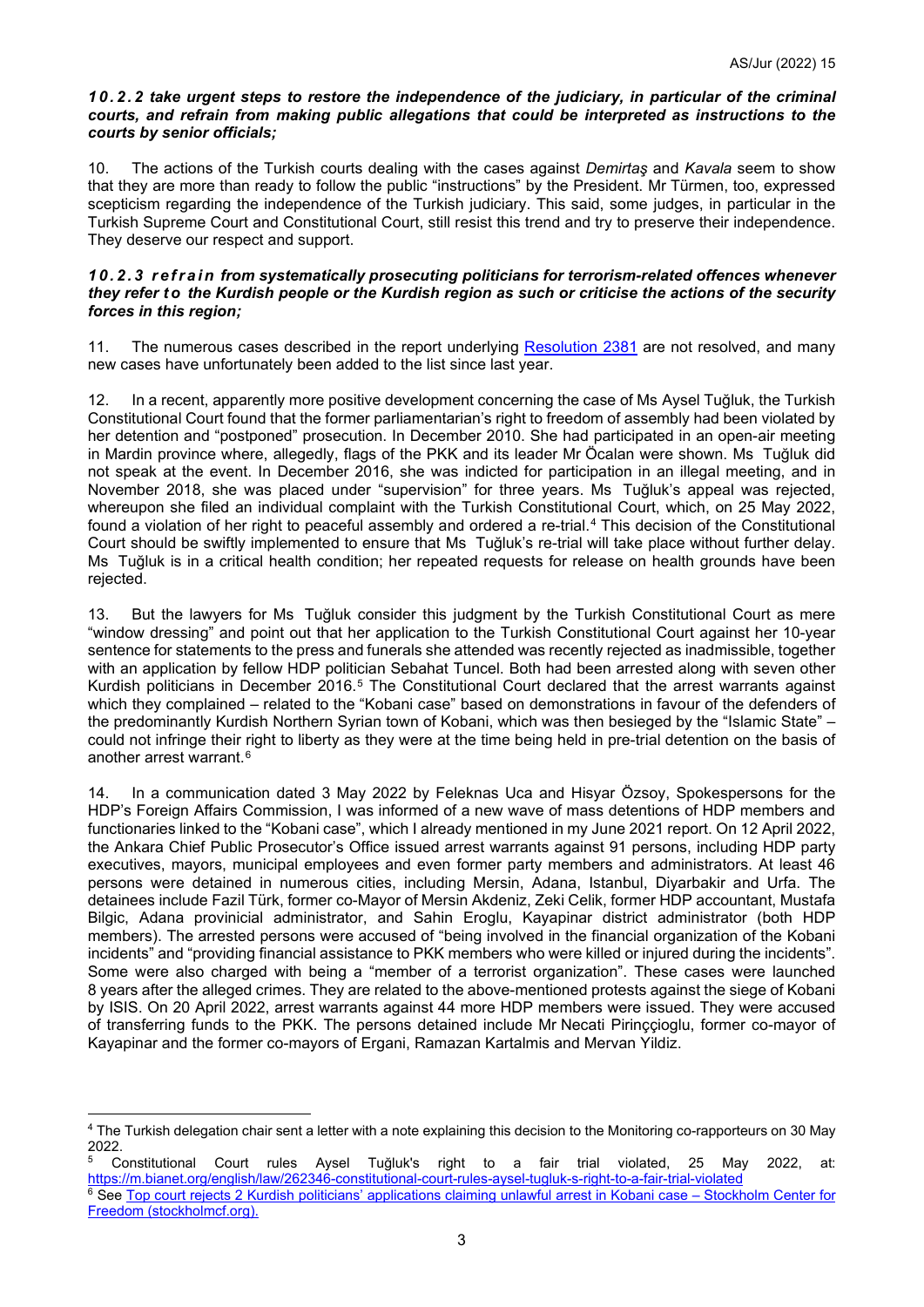15. The HDP representatives consider the Kobani case as politically motivated. A number of leading HDP members, including the former co-chairs Selahattin Demirtas and Figen Yüksedag and other former MPs, mayors and members of the HDP's Central Executive Board face aggravated life sentences on charges of "attempted overthrow of the government" and "murder of people killed in the Kobani incidents" – on the basis of the HDP politicians' support to the protests in solidarity with Kobani between 6 and 8 October 2014, against the brutal siege of Kobani by ISIS and the inaction of the Turkish government. According to the HDP, the vast majority of the 43 people killed during the protests were members or sympathizers of the HDP, and they were killed by firearms used by the Turkish police. In the Grand Chamber case of *Selahattin Demirtas v. Türkiye,*[7](#page-3-0) the European Court of Human Rights has already concluded that Mr Demirtas' calls for non-violent protests in solidarity with Kobani were covered by his freedom of expression. The HDP representatives point out numerous procedural violations and anomalies in the ongoing Kobani case, which they qualify as a "legal pantomime". They note that the trumped-up charges related to the Kobani protests are used by the Chief Prosecutor in the parallel "HDP closure case" to criminalize and ultimately prohibit the party as a whole.

16. I would tend to support the proposal that the Turkish parliament should set up an independent, inclusive investigation to shed light on the Kobani protests and identify the instigators of the violence that has undeniably taken place.

#### *10.2.4 re-examine all cases of politicians prosecuted or even convicted because of statements they made in the exercise of their political mandate; and to terminate any prosecutions and release those detained on such grounds, provided the politicians' statements concerned did not call for or condone violence or the overthrow of democracy and human rights;*

17. In a communication I received from the HDP's Foreign Relations Department on 1 June 2022, the general assessment of the developments since the adoption of [Resolution 2381 \(2021\)](https://pace.coe.int/en/files/29344) was very pessimistic. There were "not any positive developments concerning the aforementioned issues" (i.e. those mentioned in [Resolution 2381\)](https://pace.coe.int/en/files/29344). The situation was indeed getting worse, both as regards the independence of the judiciary and democratic politics in general. The above-mentioned cases assessed in some detail by Mr Türmen speak for themselves.

18. New cases have indeed been added to those referred to in paragraph 10.2.4. of [Resolution 2381,](https://pace.coe.int/en/files/29344) including, most recently that of Ms Canan Kaftancioglu, successful leader of the main opposition party CHP's Istanbul branch. She was handed a prison sentence of just under five years for "insult to the President" and similar offenses, on the basis of tweets that were up to ten years old. Many observers, with whom I tend to agree, consider this case as revenge for Ms Kaftancioglu's important role in the opposition victory in the municipal election in Istanbul in 2019. Whilst she was released under supervision the same day, she is banned from active politics. Observers see this as part of President Erdogan's campaign to "gut the opposition of able politicians".[8](#page-3-1)

19. Nevertheless, one of the cases flagged in the 2021 report, was resolved. HDP MP Ömer Faruk Gergerlioğlu was released from prison and reinstated to his parliamentary seat in July 2021 after the Turkish Constitutional Court found that a conviction for a social media post resulting in his expulsion from parliament in March and imprisonment in April violated his rights.<sup>[9](#page-3-2)</sup>

20. Freedom of speech of Turkish politicians is also affected by a recent decision of the Turkish TV regulator (RTÜK), which imposed fines on four TV stations for broadcasting a statement of the leading CHP politician Kılıçdaroğlu, who accused President Erdoğan and his close circle to prepare for fleeing Türkiye in case of defeat at next year's elections and to have transferred 1 billion lira (\$61.6 million) of public funds to the United States for this purpose.

*10.2.5 uphold and strengthen the privileges and immunities of members of parliament in the face of politically motivated prosecutions, in particular when they concern statements made by politicians in the exercise of their political mandate;*

<span id="page-3-0"></span><sup>7</sup> Application no. 14305/17, judgment (GC) of 22.12.2020.

<span id="page-3-1"></span><sup>8</sup> Balkan Insight, Hamdi Firat Buyuk, "Turkish opposition holds mass rally to demand justice, 21 May 2022", at: <https://balkaninsight.com/2022/05/21/turkish-opposition-holds-mass-rally-to-demand-justice/>

<span id="page-3-2"></span><sup>9</sup> Human Rights Watch World Report 2022, Türkiye, available at: [https://www.hrw.org/world-report/2022/country](https://www.hrw.org/world-report/2022/country-chapters/turkey)[chapters/Türkiye.](https://www.hrw.org/world-report/2022/country-chapters/turkey)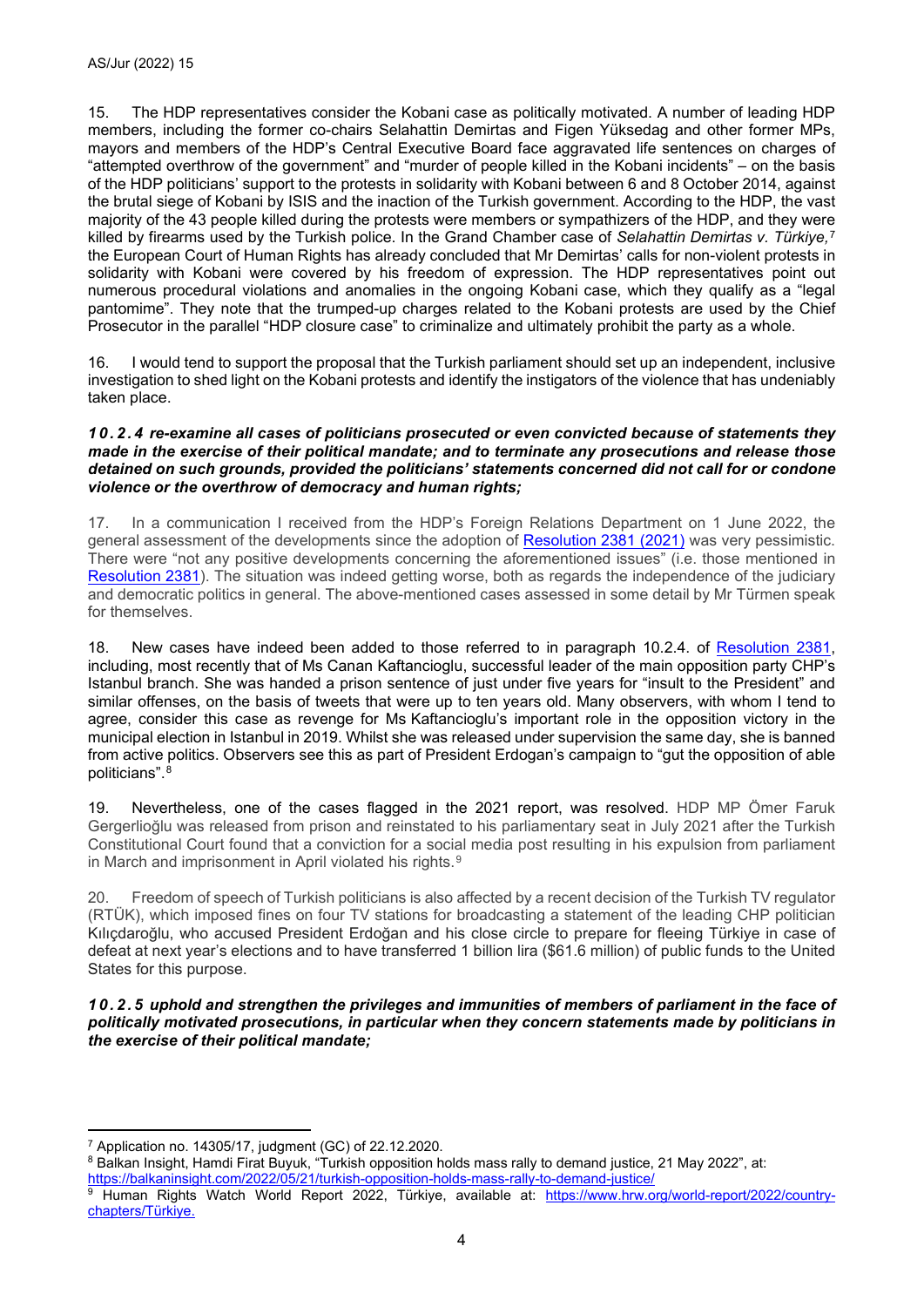21. According to the most recent communication I received on this issue,<sup>[10](#page-4-0)</sup> the situation regarding privileges and immunities of MPs is worsening as well. On 2 March 2022, HDP deputy Ms. Semra Güzel's immunity was lifted and a legal case was launched against her. She may soon lose her parliamentary seat.

22. Mr Türmen, at our hearing on 29 April 2022, also recalled the still unresolved issue of the mass revocation of the immunities of 139 mainly opposition MPs in 2016, to which I referred in the 2021 report. Quoting judgments of the European Court of Human Rights in cases against Spain and Hungary,[11](#page-4-1) he stressed the importance of the freedom of speech of politicians, which must be protected by parliamentary immunity (non-liability for political speech and inviolability of MPs, as normally guaranteed in Article 83 of the Turkish constitution). In line with the Venice Commission's Opinion on this issue, Mr Türmen explained that the ad hoc constitutional amendment enabling the mass withdrawal of parliamentary immunity violated the MPs' freedom of speech (as confirmed by the Strasbourg Court in the Demirtas judgment) and effectively disenfranchised millions of Turkish voters.

23. The Strasbourg Court found in several rulings that the 2016 lifiting of MPs immunity had violated their freedom of expression, as in the cases of former PACE member Filiz Kerestecioğlu Demir<sup>[12](#page-4-2)</sup> and former HDP leader Selahattin Demirtaş,<sup>[13](#page-4-3)</sup> whose immediate release the Court demanded at the end of 2020, and fourty other HDP MPs.[14](#page-4-4)

*10.2.6 recognise as elected the six mayoral candidates who received the highest number of votes at the local elections of 31 March 2019 but have been denied the mayoral mandate, and reinstate the three mayors who were suspended by the decision of the Supreme Election Council of 11 April 2019, or implement an alternative solution which respects the will of the voters, as recommended by the European Commission for Democracy through Law (Venice Commission) in its opinion "Türkiye – The replacement of elected candidates and mayors" adopted on 18 June 2020 and in line with Assembly [Resolution 2347 \(2020\)](https://pace.coe.int/en/files/28818) "New crackdown on political opposition and civil dissent in Türkiye: urgent need to safeguard Council of Europe standards";*

24. Mr Türmen, during our hearing on 29 April 2022, noted that altogether 47 elected mayors were removed from office in south-eastern Türkiye and replaced by unelected persons without even allowing the municipal *councils* to elect another mayor themselves. He noted that millions of Turkish voters were thereby disenfranchised, in violation of the fundamental rules of local democracy.

## *10.2.7 refrain from discriminating against political opponents when deciding on early releases from detention prompted by the need to reduce prison overcrowding due to the Covid-19 pandemic;*

25. Even before the adoption of my report, I called on both Spain and Türkiye to include politicians in early prison releases prompted by Coronavirus.[15](#page-4-5) The Turkish parliament passed an early parole law on 14 April 2020 to reduce the prison population in view of the pandemic. But the law excluded all those convicted under Türkiye's broadly worded counter-terrorism laws. As feared, the application of this law excluded precisely the non-violent and often elderly (and thus particularly vulnerable) politicians, lawyers, academics etc. convicted under these laws. In a detailed report published on 2 May 2021, the NGO "Stockholm Center for Freedom" described precisely the type of discrimination the Assembly warned against in its resolution.[16](#page-4-6)

#### *10.2.8 promote a culture of open debate in the political sphere, on all issues, including sensitive ones, without the use or threat of criminal sanctions against politicians who are peacefully exercising their political mandates and to treat even fundamental opposition as a necessary and welcome part of a living democracy;*

26. In the beginning run-up to the next general (presidential and parliamentary) elections in June 2023, strong rhetoric and accusations by President Erdogan and many of his supporters in the AK Party seem to

<span id="page-4-0"></span><sup>10</sup> See above, para. 17;

<span id="page-4-1"></span><sup>11</sup> *Castells v. Spain*, Application no. [11798/85](https://hudoc.echr.coe.int/eng#%7B%22appno%22:%5B%2211798/85%22%5D%7D) judgment of 23 April 1992; *Karacsony and Others v. Hungary*, Application

no. 42461/13, judgment (GC) of 17.5.2016.<br><sup>12</sup> Kerestecioğlu Demir c. Turquie, no 68136/16, § 31, 4 May 2021.

<span id="page-4-3"></span><span id="page-4-2"></span><sup>&</sup>lt;sup>13</sup> Selahattin Demirtaş v. Turquie (no 2) ([GC], Application no  $14305/17$ , 22 December 2020.<br><sup>14</sup> Encu c. Turquie Application no [56543/16](https://hudoc.echr.coe.int/eng#%7B%22appno%22:%5B%2256543/16%22%5D%7D) and 39 other applications (in French only).

<span id="page-4-4"></span>

<span id="page-4-5"></span><sup>15</sup>COVID-19: Rapporteur calls on Spain and Türkiye to include politicians in early prison releases prompted by Coronavirus, 2 April 2020, at: [https://pace.coe.int/en/news/7837.](https://pace.coe.int/en/news/7837)

<span id="page-4-6"></span><sup>16</sup> "Left behind to die: COVID-19 in Turkish prisons and discrimination against political prisoners", at: [https://stockholmcf.org/left-behind-to-die-covid-19-in-turkish-prisons-and-discrimination-against-political-prisoners/;](https://stockholmcf.org/left-behind-to-die-covid-19-in-turkish-prisons-and-discrimination-against-political-prisoners/) see also Amnesty International, Urgent Actin 31 March 2020, Prisoners' release law must not discriminate, at: [https://www.amnesty.org.uk/files/2020-04/UA04320.pdf?VersionId=FZFcvDn9CVfrG2xqkhIqmW7j1D0qefOF.](https://www.amnesty.org.uk/files/2020-04/UA04320.pdf?VersionId=FZFcvDn9CVfrG2xqkhIqmW7j1D0qefOF)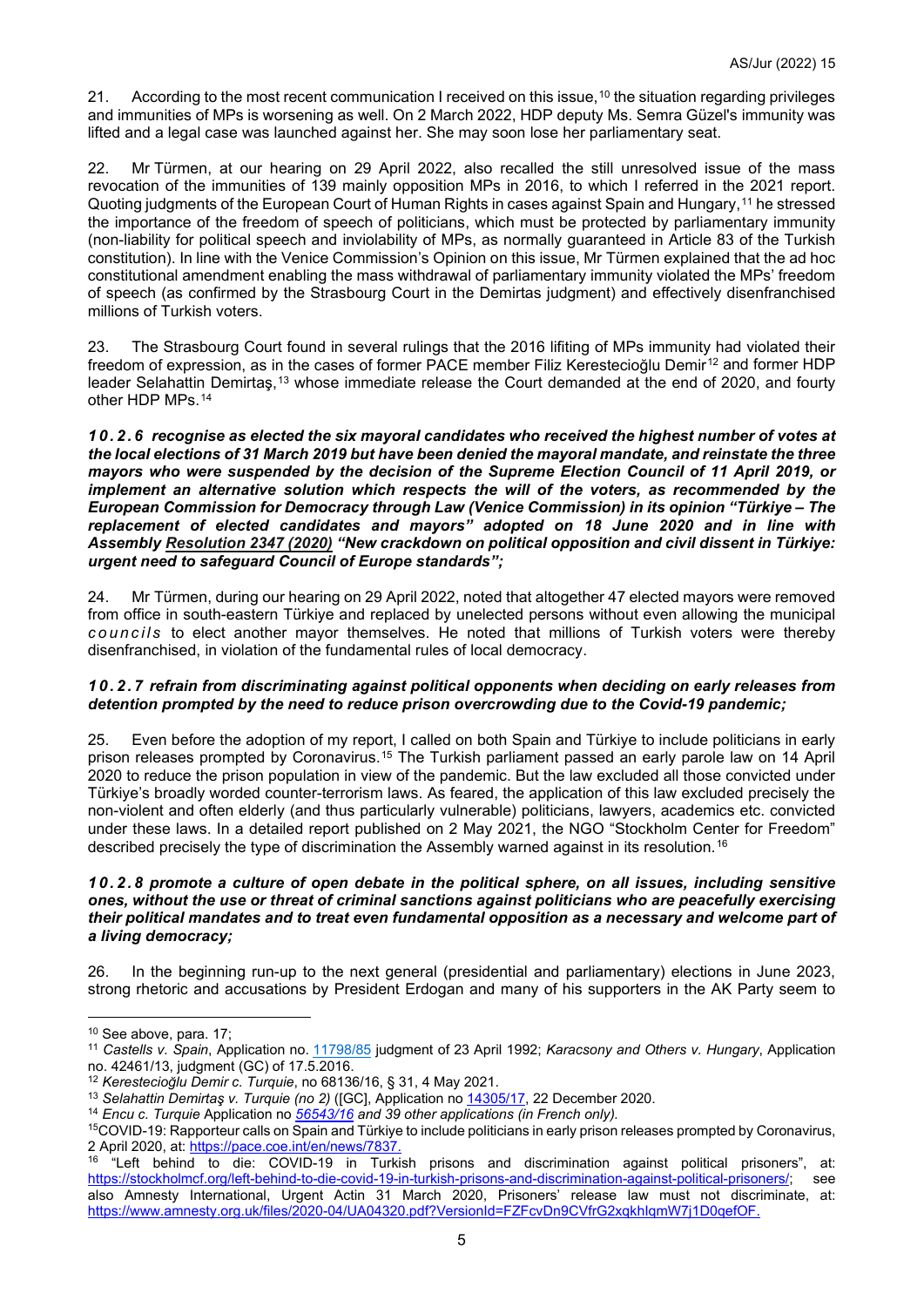target a broad range of opposition, not only politicians who are fundamentally opposed to the existing system of government or who favour greater autonomy for the regions with predominantly Kurdish population. The excessively wide definition of the notion of "terrorism" or "support for terrorism", which the Assembly has condemned before,[17](#page-5-0) turns any criticism of current government policies potentially into a serious crime. Even criticism of the government's economic and monetary policies, which have led to runaway inflation<sup>[18](#page-5-1)</sup> and the collapse of the Turkish Lira, has been termed "*economic* terrorism" by President Erdogan.[19](#page-5-2)

#### *10.2.9 sign and ratify the Framework Convention for the Protection of National Minorities (ETS No. 157) and co-operate with its monitoring mechanism;*

27. This has not yet been done.<sup>[20](#page-5-3)</sup>

28. In sum, the Turkish authorities have failed to implement any of the recommendations addressed to them by the Assembly. The only positive element is the fact that the Turkish Constitutional Court has found violations of the freedom of speech and assembly of politicians in a small number of cases, though even these judgments have not really provided much relief to the persons concerned.

#### **3. Recommendations addressed to the Spanish authorities**

The Assembly invited the Spanish authorities to:

#### *10.3.1 reform the criminal provisions on rebellion and sedition so that they cannot be interpreted in such a way as to invalidate the decriminalisation of the organisation of an illegal referendum, as intended by the legislature when it abolished this specific crime in 2005, or lead to disproportionate sanctions for non-violent transgressions ;*

29. While at the time of the adoption of **Resolution 2381 (2021)** the need to reform the criminal provisions on rebellion and sedition was widely recognized in Spanish politics, and a bill to reform the Penal Code in this respect was reportedly under preparation by the Spanish government, this topic has unfortunately not as yet been introduced in the legislative agenda. Mr Lamuà pointed out at our follow-up hearing on 29 April 2022 that since the pardoning of the nine politicians and civil society activists who had been convicted for sedition, nobody is currently imprisoned on the basis of these provisions. But the position of the Assembly that these provisions dating back to 1995 should be reformed in line with modern legal and democratic principles remains valid.

#### *10.3.2 consider pardoning or otherwise releasing from prison the Catalan politicians convicted for their role in the organisation of the October 2017 unconstitutional referendum and the related peaceful mass demonstrations, and consider dropping extradition proceedings against Catalan politicians living abroad who are wanted on the same grounds;*

30. The Catalan politicians convicted and sentenced to long prison terms for "sedition" for their role in the organization of the unconstitutional referendum in October 2017 were indeed pardoned by the Spanis h government on Tuesday 22 June 2021, the very next day after the adoption of [Resolution 2381 \(2021\)](https://pace.coe.int/en/files/29344) on 21 June 2021. I strongly welcome these pardons. The Spanish Prime Minister Pedro Sanchez, when announcing his decision, which has remained controversial in Spain, said that this decision "most closely represents the spirit of coexistence and harmony set out in the Spanish constitution" and called for a new "era of dialogue and understanding".[21](#page-5-4) The beneficiaries of the pardons are: the former regional vice-president,Oriol Junqueras, the former regional government spokesperson, Jordi Turull; the former Catalan foreign affairs minister, Raül Romeva, territorial minister, Josep Rull, employment minister, Dolors Bassa, interior minister, Joaquim Forn, the former speaker of the Catalan parliament, Carme Forcadell, and two civil society leaders, Jordi Sànchez and Jordi Cuixart. However, those convicted remained banned from public office and the pardons were conditional on their recipients not committing any further serious crimes for the next 3-6 years.

<span id="page-5-1"></span><span id="page-5-0"></span><sup>&</sup>lt;sup>17</sup> See for example <u>Resolution 2347 (2020)</u>.<br><sup>18</sup>70% per annum in early May 2022, see: Türkiye's inflation hits two-decade high of 70% – CNN (at: [https://edition.cnn.com/2022/05/05/economy/Türkiye-inflation-soars/index.html.](https://edition.cnn.com/2022/05/05/economy/turkey-inflation-soars/index.html)

<span id="page-5-2"></span><sup>&</sup>lt;sup>19</sup>"There are economic terrorists on social media", Erdogan told a gathering of Turkish ambassadors at the presidential palace in Ankara, adding the the judiciary and financial authorities were taking action in response", see [https://www.reuters.com/article/us-Türkiye-currency-security-idUSKBN1KY1R9.](https://www.reuters.com/article/us-turkey-currency-security-idUSKBN1KY1R9) <sup>20</sup>Council of Europe Treaty Office website last accessed on 30 May 2022.

<span id="page-5-4"></span><span id="page-5-3"></span><sup>21</sup> See "Spanish government pardons nine jailed Catalan leaders", Guardian 22 June 2021.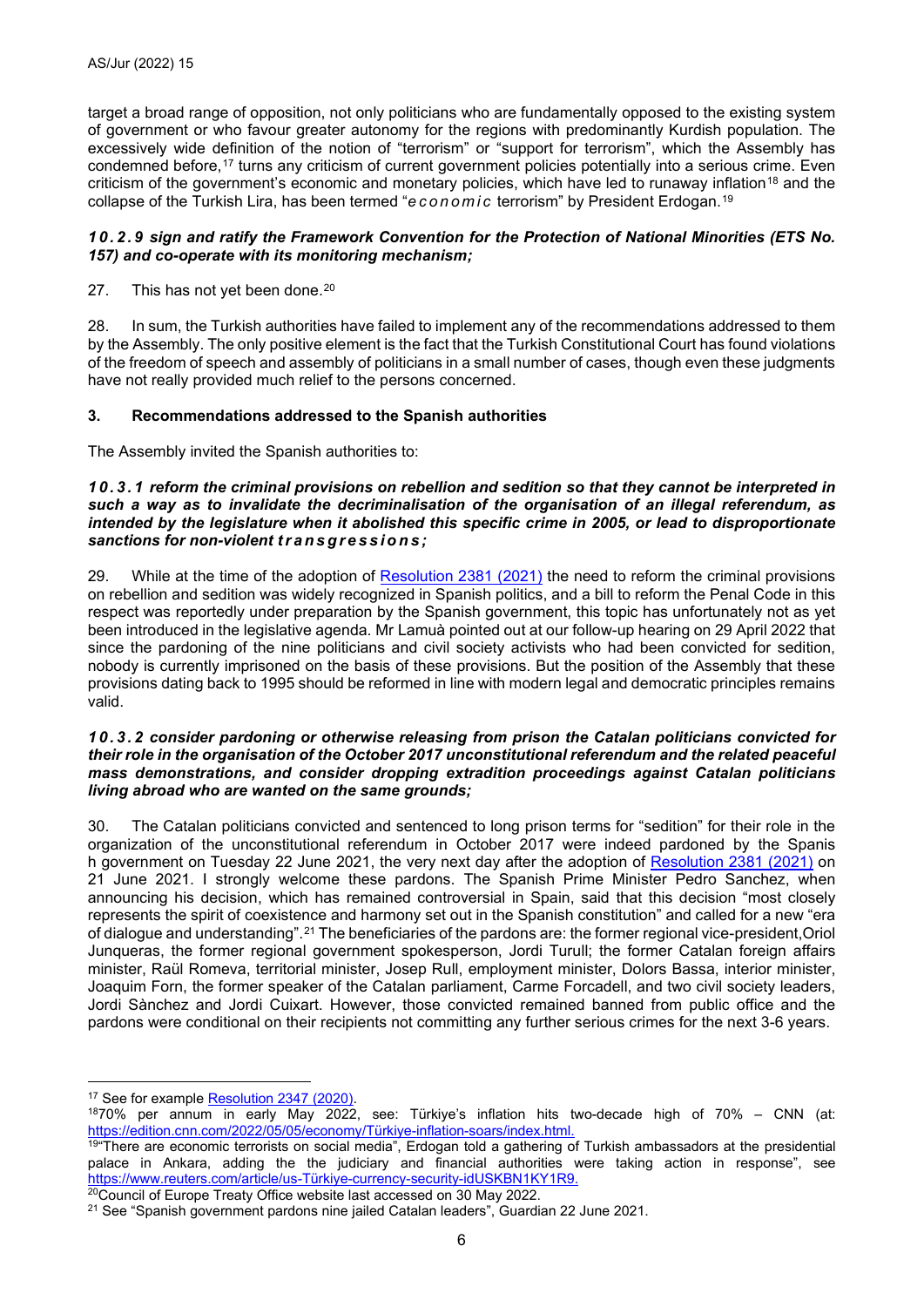31. Most recently, these (partial) pardons have been put into question. On 24 May 2022, the administrative disputes chamber of the Spanish Supreme Court agreed to consider appeals aimed at the reversal of the pardons filed by three political parties (Popular Party, Vox and Ciudadanos) and the NGO Catalan Civic Coexistence. The same chamber, but in a different composition, had previously denied the plaintiffs' standing to appeal the measures of clemency granted by the Spanish Government. The decision was taken by a majority of 3 to 2. In its [initial decision](https://www.elnacional.cat/en/politics/supreme-court-rejects-appeals-pardons-catalan-political-prisoners_698664_102.html) in January 2022, the same chamber had considered that the plaintiffs lacked a legitimate interest, also by a majority of 3 to 2 votes. It has been pointed out that between the two decisions, two changes occurred in the composition of the chamber.<sup>[22](#page-6-0)</sup> Whilst a decision on the merits has not vet been made, it would be highly unusual and regrettable if the pardons, once announced and implemented by setting free the nine convicts, were to be cancelled. This shows that the reform of the sedition and rebellion provisions of the criminal code should not be delayed for too long.

32. Furthermore, the Spanish authorities have not yet dropped their extradition proceedings against Catalan politicians living abroad who are wanted on the same grounds. In the latest development, the European Court of Justice (ECJ) provisionally restored the parliamentary immunity of three Catalan MEPs, Mr Carles Puigdemont, Mr Antoni Comin and Ms Clara Ponsati, which the European Parliament had withdrawn from them in March 2021. The ECJ argued that the three politicians still ran a serious risk of arrest as long as the European Arrest Warrants launched against them by the Spanish judiciary are not withdrawn.

33. The relevant recommendations of the Assembly were resolutely rejected by two statements published after the adoption of [Resolution 2381 \(2021\).](http://assembly.coe.int/nw/xml/XRef/Xref-DocDetails-EN.asp?fileid=29344) In the first, dated 21 June 2021, the Spanish Ministry of Foreign Affairs considers that the Assembly does not respect the principle of separation of powers and recalls that the Government cannot interfere with the ongoing judicial proceedings, including the arrest warrants. In the second, dated 23 June 2021, the Permanent Commission of the General Council of the Judiciary also rejects the perceived interference of the Parliamentary Assembly with the independence of the Spanish judiciary. The statement stressed the unconstitutional character of the referendum and explained that in accordance with the rule of law and the equality of all citizens before the law, referred to by the Assembly itself in paragraph 10.3.7, all criminal behaviour must have judicial consequences.

In my view, the arrest warrants and extradition requests still do not make sense in light of the pardons granted to the nine Catalans already convicted on the same grounds on which the politicians living abroad are wanted. Their pursuit appears to clash with the "spirit of coexistence and harmony set out in the Spanish constitution" referred to by the Spanish Prime Minister when he announced last year's pardons.

#### *10.3.3 drop the remaining prosecutions also of the lower-ranking officials involved in the 2017 unconstitutional referendum and refrain from sanctioning the successors of the imprisoned politicians for symbolic actions that merely express their solidarity with those in detention;*

35. Two detailed reports that I recently received from the Catalan Ombudsman, Mr Rafael Ribo, and the President of "Omnium Cultural", Mr Xavier Antich, list a large number of mostly lower-ranking officials allegedly involved in the events surrounding the 2017 unconstitutional referendum that have either been convicted or whose cases are still pending. These include members of the Bureau or senior collaborators of the Catalan parliament who allowed the debates the Constitutional Court had forbidden to proceed (for example former Minister Meritxell Serret; the current Minister of Culture Natalia Garriga, then Director of the Department of the Vice-Presidency; and the Members of the Catalan parliament MM. Jové and Salvadó, for being involved in organising the demonstration on 1 October 2017).

36. The Catalan Ombudsman<sup>[23](#page-6-1)</sup> points out that the bulk of the proceedings against "second-line" public officials have not been completed. Many are still under investigation. According to Omnium Cultural, more than 700 persons still face criminal charges directly related to the unconstitutional referendum of 1 October 2017.<sup>[24](#page-6-2)</sup> From among the steady stream of criminal cases against protesters, a large part finally ended in acquittals or mild sentences.<sup>[25](#page-6-3)</sup> Those convicted still have their sentences under review, though there is no politically

<span id="page-6-0"></span><sup>22</sup> The reporting judge for the January 2022 ruling, Ángeles Huet was replaced by judge Inés Huerta**,** and the president of the chamber, judge Segundo Menéndez, who broke the tie in January in favour of rejection of the appeal, retired (see Nuria Casas, "Spanish Supreme Court decides to admit appeals against Catalan prisoner pardons -Change of court membership brings a change of decision, breaking de facto with current Spanish jurisprudence on pardons", El Nacional.cat, 24 May 2022.<br><sup>23</sup> Ibid. page 16.

<span id="page-6-2"></span><span id="page-6-1"></span><sup>&</sup>lt;sup>24</sup> Information for PACE [Resolution 2381 \(2021\)](https://pace.coe.int/en/files/29344) follow-up, page 17.

<span id="page-6-3"></span><sup>&</sup>lt;sup>25</sup> Omnium Cultural strongly criticises the tactics of the public prosecutor's office, which initially requests very severe penalties (between 4 and 9.5 years in prison) and then offers "deals" to the mostly young persons under investigation involving confessions of facts in return for suspended sentences under 2 years. Such "pacts of consent" created a chilling effect on the accused and their friends and relatives, which gradually obstructed the exercise of the right of assembly. This practice, still according to Omnium Cultural, was aided by the "principle of veracity" granted by public prosecutors to police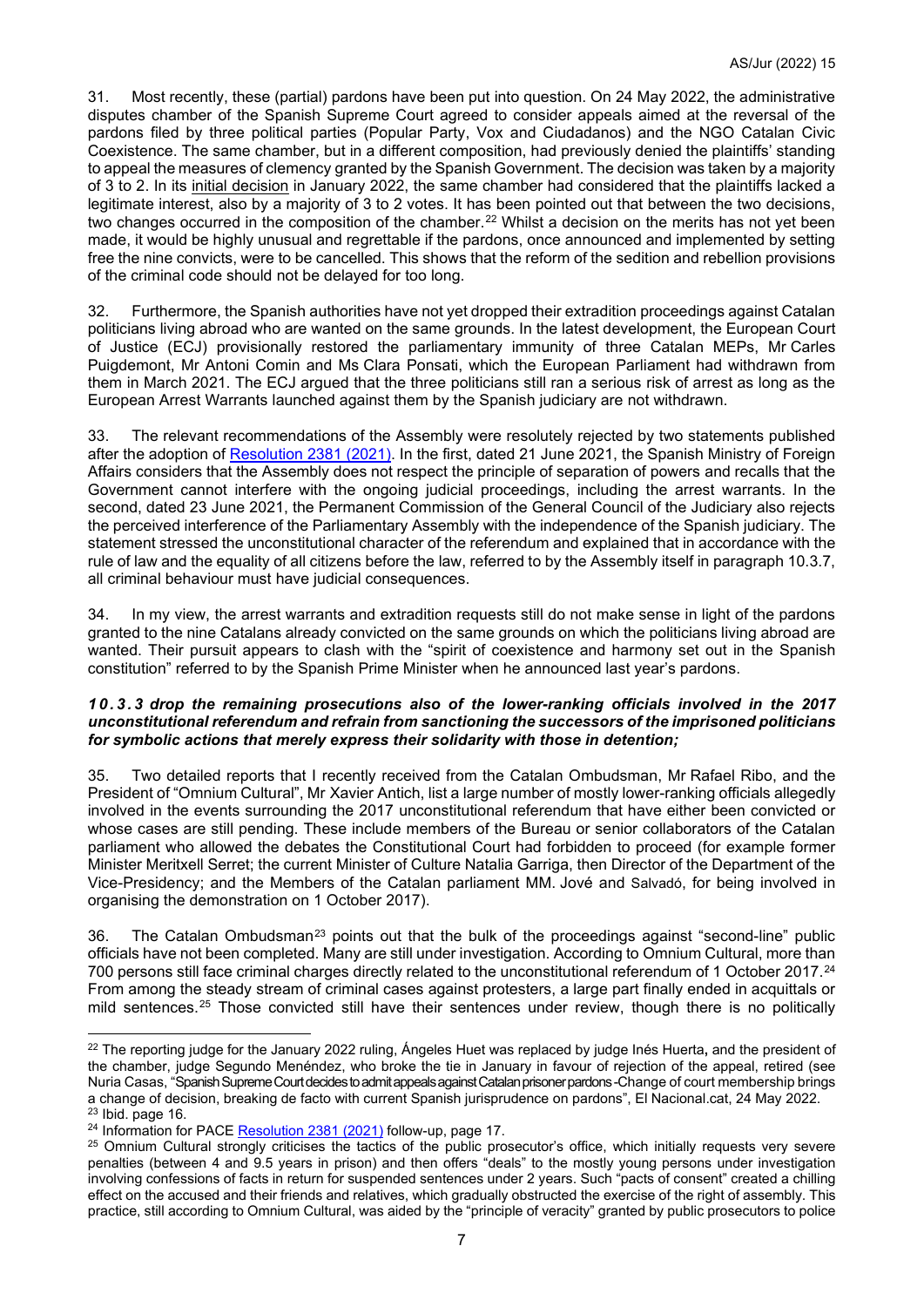concerted action to petition for pardons in these cases too. The Ombudsman stresses that the entire police force of the Generalitat of Catalonia (police officers and those politically responsible) were acquitted, as were the members of the Electoral Commission of Catalonia (but for the latter, the prosecution's appeal is still pending. Another group of about 50 people, including a good number of mayors, is still being investigated. A particularly interesting case that is still pending – the so-called Voloh Case (before the Court of Instruction No. 1 of Barcelona) concerns the alleged involvement of the defendants in encouraging the participation of Russia in the Catalan independence process.[26](#page-7-0) In the discussion in our committee on 29 April, Mr Hispan strongly condemned the attempt by Russia to undermine Spanish democracy by supporting the "coup d'état" of 1 October 2017.

37. In my view, if such potentially treasonous activities can indeed be proven, the Voloh case would be an example of a legitimate criminal case against certain supporters of the Catalan independence movement. I should also like to recall, in line with MM Lamua and Hispan's statements at the hearing on 29 April, that the mere expression of separatist views is not a criminal offense in Spain – contrary to Türkiye, as I must add. Even openly separatist political parties are allowed to legally exist and participate in elections.

#### *10.3.4 ensure that the criminal provision on misappropriation of public funds is applied in such a way that liability arises only when actual, quantified losses to the State budget or assets can be established;*

38. Both the Ombudsman's report and that by Omnium Cultural include a long list of cases before different tribunals in which officials involved in any way in the events surrounding the unconstitutional referendum were or are still being prosecuted for misappropriation of public funds. 34 persons who were high-ranking officials of the Generalitat between 2011 and 2017 received an order from the Court of Auditors on 20 April 2021 for "indications of accounting liability". In July 2021, they were forced to put up a guarantee of € 5.4 million (crowdfunded), to avoid their personal assets being seized. For now, the only lawsuit being processed in court is against 11 former officials.<sup>[27](#page-7-1)</sup> Four different cases against the former secretary general of the Public Diplomacy Council of Catalonia (also known as "Diplocat")<sup>28</sup>, Mr Albert Royo,<sup>[29](#page-7-3)</sup> are still pending trial. He is faced with the demand for the reimbursement (from his personal assets), of most of "Diplocat" 's expenditures over the five years preceding the unconstitutional referendum. In addition, he may be given a long prison term for the alleged embezzlement of this expenditure. The "public diplomacy" activities of "Diplocat", as described by Mr Royo, seem very similar to those of many other European regions (e.g. German Länder, which – contrary to "Diplocat" – even have representations abroad) and even of many municipalities. They were well known to the public and agreed and overseen by the Board and its Executive Committee and internal and external auditors. It is difficult for me to understand how the secretary general of this body can be required to personally reimburse its expenditures, let alone be prosecuted for the embezzlement of these expenditures.

39. The strangest case I have come across (in the Omnium Cultural report)<sup>[30](#page-7-4)</sup> was one against four firefighters from Girona accused of abandoning their duties and embezzlement by sounding the sirens of their fire engines in front of the Guardia Civil barracks the day after the unconstitutional referendum, as an act of protest against the Guardia Civil's perceived violence against peaceful voters.

40. A key actor in the cases on misappropriation of public funds (or assets) is the Spanish Court of Accounts. This body, which is not part of the Spanish judiciary, has been the subject of much criticism for some time, due to the politicized appointments procedure of its councillors and accusations of nepotism and conflicts of

officers, in violation of the presumption of innocence (see Information for PACE [Resolution 2381](https://pace.coe.int/en/files/29344) follow-up, pages 7 and 18).

<span id="page-7-0"></span><sup>&</sup>lt;sup>26</sup> Ibid, page 18; shocking details of the Russian offer to Mr Puigdemont (which he ended up refusing) are revealed in "Fueling Secession, Promising Bitcoins, How a Russian Operator Urged Catalonian Leaders to Break with Madrid", OCCRP, 8 May 2022 (at: [Fueling Secession, Promising Bitcoins: How a Russian Operator Urged Catalonian Leaders to](https://www.occrp.org/en/investigations/fueling-secession-promising-bitcoins-how-a-russian-operator-urged-catalonian-leaders-to-break-with-madrid) Break With Madrid - OCCRP).

<span id="page-7-1"></span> $\frac{27}{27}$  The former Presidents of the Generalitat, Carles Puigdemont and Artur Mas, the former vice-president Oriol Junqueras and eight former members of the Catalan Government: Dolors Bassa, Toni Comin, Neus Munté, Jordi Turull, Raül Romeva, Clara Ponsati, Lluís Puig and Francesc Homs (some of whom had been convicted of sedition and pardoned on 22 June 2021).<br><sup>28</sup> A public-private partnership funded in part by the Catalan Generalitat and in part by private sponsors, engaged in "public

<span id="page-7-2"></span>diplomacy" activities such as networking with foreign elected officials and with potential investors, image cultivation etc., under the supervision of a board. Diplocat's 40-strong membership includes the Generalitat of Catalonia, the councils of all four provinces of Catalonia, the main trade unions, all Universities located in Catalonia, the leading banks and chambers of commerce and even FC Barcelona.

<span id="page-7-3"></span> $^{29}$  Mr Royo sent me a detailed note explaining the background of the different proceedings pending against him, since  $2017$ .

<span id="page-7-4"></span><sup>&</sup>lt;sup>30</sup> «Information for PAC[E resolution 2381](https://pace.coe.int/en/files/29344) follow-up, page 13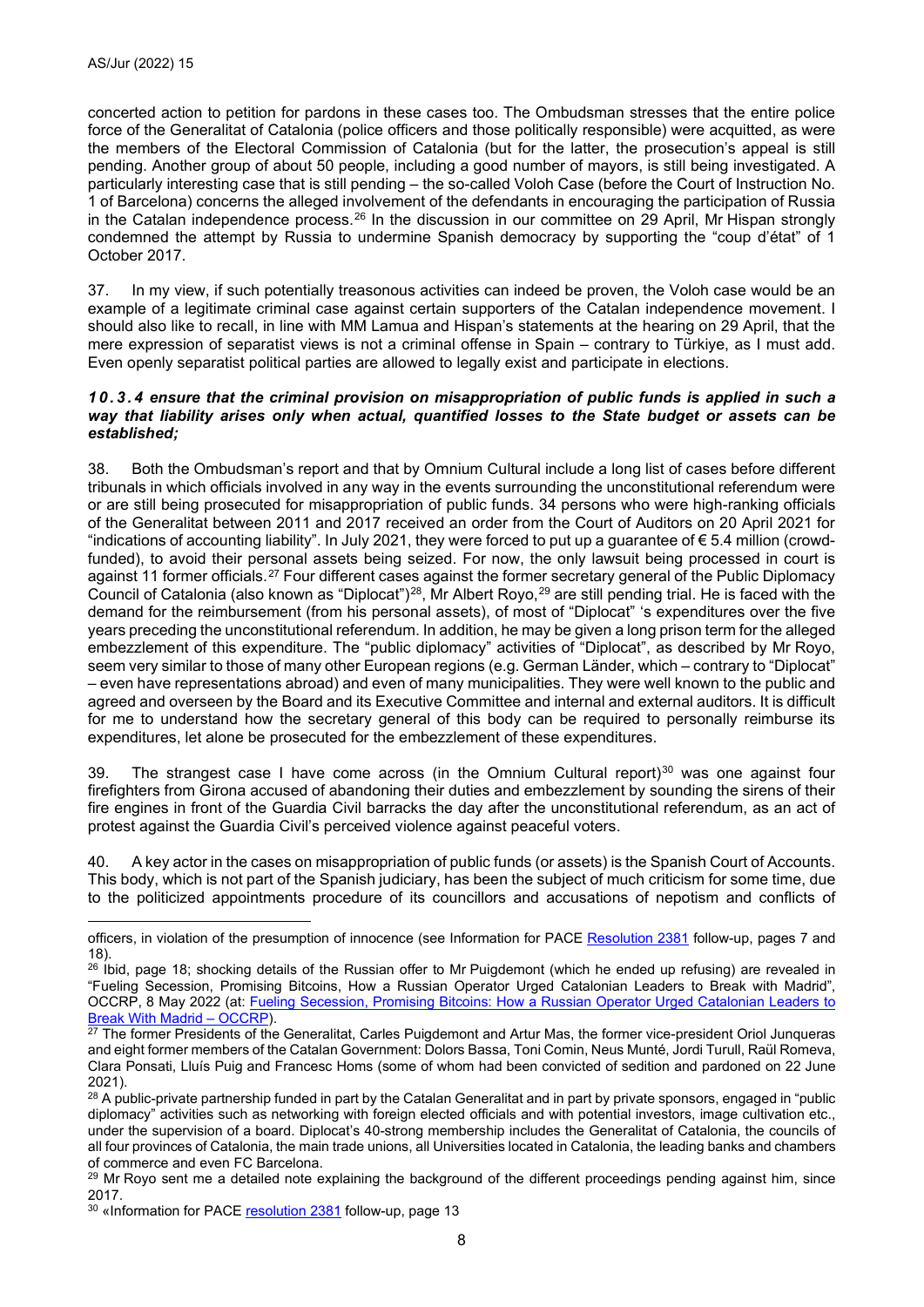interest. A proposal last year by Catalan parliamentarians for an amnesty law for the benefit of all those prosecuted and convicted before the Court of Auditors was considered as inadmissible on constitutional grounds and thus not even debated.

41. The report by Omnium Cultural points out that in addition to accusations of embezzlement against individuals, municipal bodies have also been targeted by related administrative and criminal lawsuits.<sup>[31](#page-8-0)</sup>

#### *10.3.5 refrain from requiring the detained Catalan politicians to disown their deeply held political opinions in exchange for a more favourable prison regime or a chance of pardon; they may however be required to pledge to pursue their political objectives without recourse to illegal means;*

42. As confirmed by the Catalan Ombudsman's report, those convicted of sedition have been pardoned by the Spanish Government on 22 June 2021 and "are today living in freedom. In order to be granted a pardon, they did not have to give up their political convictions.'"[32](#page-8-1) The Ombudsman points out that the (obligatory but not binding) report by the Supreme Court issued before the pardons calling for "remorse" of the convicted persons for their actions, which were of a political nature, goes in the opposite direction.<sup>[33](#page-8-2)</sup> But the Government did not follow this report and I am therefore pleased to state that recommendation 10.3.5. was fully implemented.

#### *10.3.6 enter into an open, constructive dialogue with all political forces in Catalonia, including those opposing independence, in order to strengthen the quality of Spanish democracy through the authority of the rule of law, good governance and total respect of human rights, without recourse to criminal law, but in full respect of the constitutional order of Spain and reach a compromise that enables Spain, a strong European democracy, to settle political differences, including on sensitive issues;*

43. Mr Lamuà stated at the hearing on 29 April 2022 that an open and constructive dialogue between the Spanish Government and the Generalitat of Catalonia had indeed begun. His party, the Socialist Party of Catalonia, had also proposed a round table with the participation of all political forces in the Catalan parliament, which the Catalan government has not taken up. The Prime Minister's statement announcing the pardons for the nine imprisoned Catalans clearly went in this direction. The Catalan Ombudsman also confirmed that a "round table" has been initiated between the governments of Spain and of the Generalitat of Catalonia. He criticised that this dialogue process is moving forward very slowly, with only two formal meetings so far, and it lacked a structure and clear planning. This negative assessment is shared by Omnium Cultural. [34](#page-8-3)

44. I prefer not to enter into the party-political background of the discussions held within the governing coalitions in Madrid and Barcelona and between the national and regional governments and the opposition parties. The media reaction to our above-mentioned hearing shows that the issue is still highly emotional and controversial, on both sides. The only comment I dare make as a neutral outsider is that it would indeed be desirable for Spain as a living European democracy, if political differences, including on sensitive issues, could be settled by way of compromise, without recourse to criminal law, but in full respect of the constitutional order – as recommended by the Assembly last June.

## *10.3.7 implement these recommendations according to the principles of the rule of law as defined by the Council of Europe, paying due attention to the principle of equality of all citizens before the law.*

45. For the representatives of the Spanish delegation at our hearing on 29 April 2022, respect for the rule of law and equality of all citizens before the law implies first and foremost the execution of all judgments of the courts, including those of the Constitutional Court finding the 2017 referendum unconstitutional, thus placing outside the realm of the law all activities of Catalan officials aimed at enabling or in any way promoting this referendum. For the Spanish Government, the principle of the rule of law should take special account of the principles of the separation of powers, the independence of the judiciary and the principles of legality and equality before the law, as well as other principles highlighted by the Venice Commission.

<span id="page-8-0"></span><sup>&</sup>lt;sup>31</sup> Information for PACE [Resolution 2381](https://pace.coe.int/en/files/29344) follow-up, page 13; these included over 300 complaints for not raising the Spanish flag, having approved motions against the monarchy or having decreed the municipality "free and sovereign Catalan territory". The prosecutor's office is also suing more than 100 municipalities for paying a membership fee to the AMI (Association of Municipalities for Independence).

<span id="page-8-1"></span> $32$  Ibid, page 22

<span id="page-8-2"></span><sup>33</sup> See Omnium, "Information for PACE", page 14 with a detailed critique of the Supreme Court report.

<span id="page-8-3"></span><sup>&</sup>lt;sup>34</sup> "Information for PACE", page 15;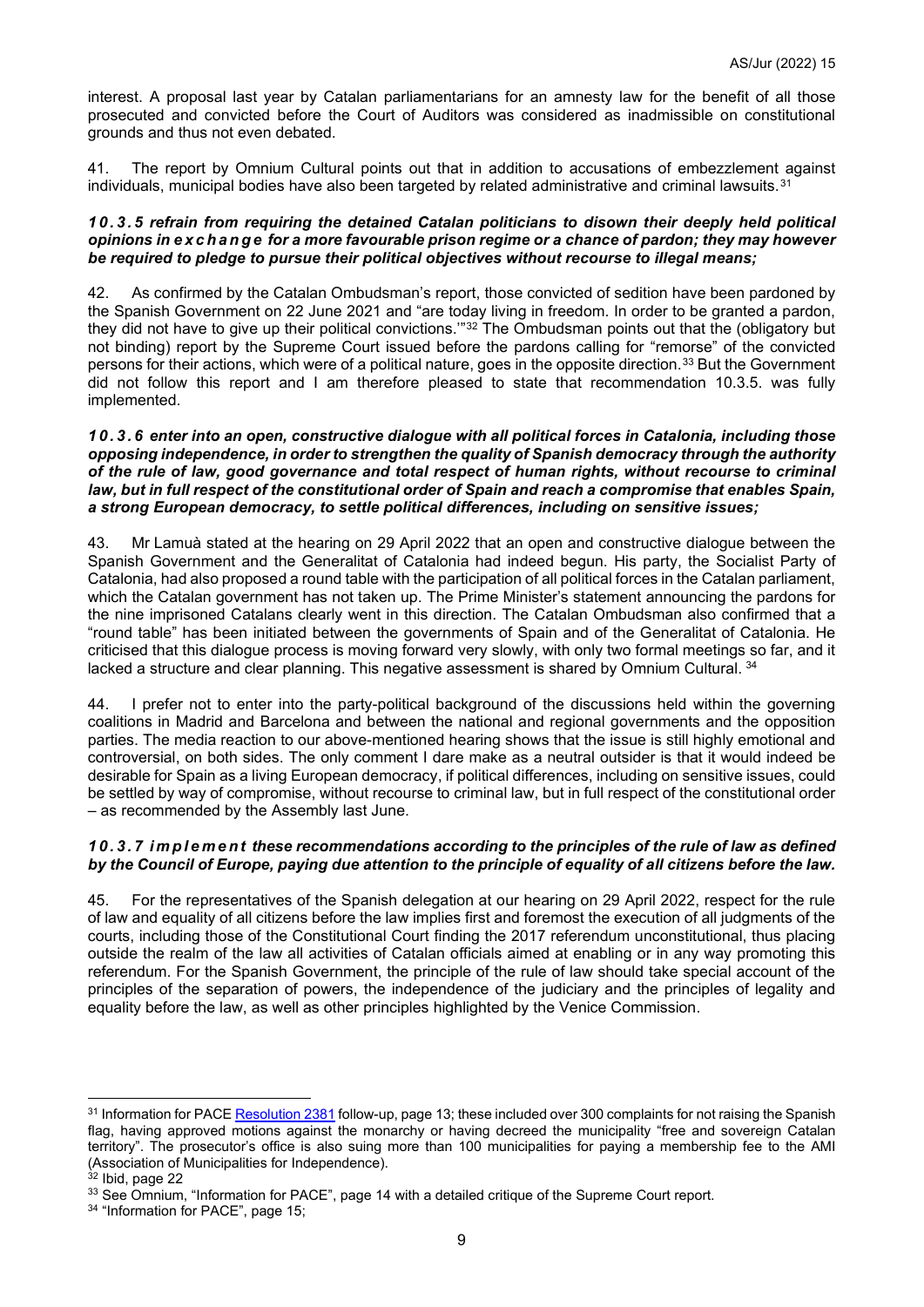46. The Catalan Ombudsman, referring to an earlier report of the Parliamentary Assembly endorsing the Venice Commission's "Rule of Law Checklist"[35](#page-9-0) helpfully recalls the essential elements of the rule of law as defined by the Council of Europe, namely: (1) legality, including a transparent, accountable and democratic law-making process, (2) legal certainty, (3) the prohibition of arbitrariness, (4) access to justice before independent and impartial tribunals, including for the review of administrative proceedings, (5) respect for human rights and (6) equality and non-discrimination before the law. He further recalls that the Assembly has warned against a formalistic interpretation of the rule of law.<sup>[36](#page-9-1)</sup>

47. Having grown up in the former Soviet Union and having observed the nefarious effects of the then prevailing formalistic view of the rule of law (also known as "dictatorship of the laws"), I strongly support the Assembly's substantive and value-based approach to the rule of law, based on the Venice Commission's "checklist". I do not know the Spanish judiciary well enough to agree or disagree with the Ombudsman's observation that the Spanish judiciary has taken a more formalistic view of the rule of law that was based primarily on the duty which the Constitution placed on the judges to protect the "undissolvable unity of the Spanish Nation", together with all other powers of the State.<sup>[37](#page-9-2)</sup>

48. I much prefer to believe that Spain will be able to continue moving away from the "crisis mode", which led to the excessively harsh punishments imposed on the nine Catalan leaders and the over-zealous prosecution of their successor and of hundreds of lower-ranking officials and civil society activists. The pardons of 22 June 2022 and the acquittals of many other Catalan officials and demonstrators show that the movement is going in the right direction. It would appear that the so-called "Catalangate" scandal surrounding the use of the "Pegasus" espionage software against numerous Catalan politicians and civil society activists still pertains to the "crisis mode" period in the run-up to the unconstitutional referendum in 2017. In my view, a proper investigation of the revelations by the Toronto-based "Citizen Lab" by parliament would help restore trust in the Spanish institutions, also in Catalonia. It is therefore It is therefore desirable that the proposal to set up a parliamentary committee of inquiry on this topic shall soon be adopted.<sup>[38](#page-9-3)</sup>

49. In sum, the Spanish authorities have implemented some particularly important recommendations of [Resolution 2381](http://assembly.coe.int/nw/xml/XRef/Xref-DocDetails-EN.asp?fileid=29344) – the nine imprisoned Catalan politicians were indeed pardoned, without having to disown their deeply held political opinions. But numerous criminal cases against other Catalan officials or former officials related to the events surrounding the unconstitutional referendum in 2017 are still pending, as are the arrest warrants against several politicians living abroad. Also, the pardons are now challenged in court. This shows that reconsideration of the provisions on sedition and rebellion remains crucial for ensuring compliance with Council of Europe standards.

<span id="page-9-0"></span><sup>35</sup> [Resolution 2187 \(2017\)](https://pace.coe.int/en/files/24213)

<span id="page-9-1"></span><sup>36</sup> [Resolution 1594 \(2007\)](https://pace.coe.int/en/files/17613)

<span id="page-9-2"></span><sup>37</sup> See Ombudsman report, ibid., page 23, quoting from the inaugural address of the President of the Supreme Court for the 2017 judicial year.

<span id="page-9-3"></span><sup>38</sup> A specific report on the abuse of "Pegasus" and other similar spyware is currently under preparation by our colleague Pieter Omtzigt (Netherlands/EPP), see his "introductory memorandum" AS/Jur (2022) 04.